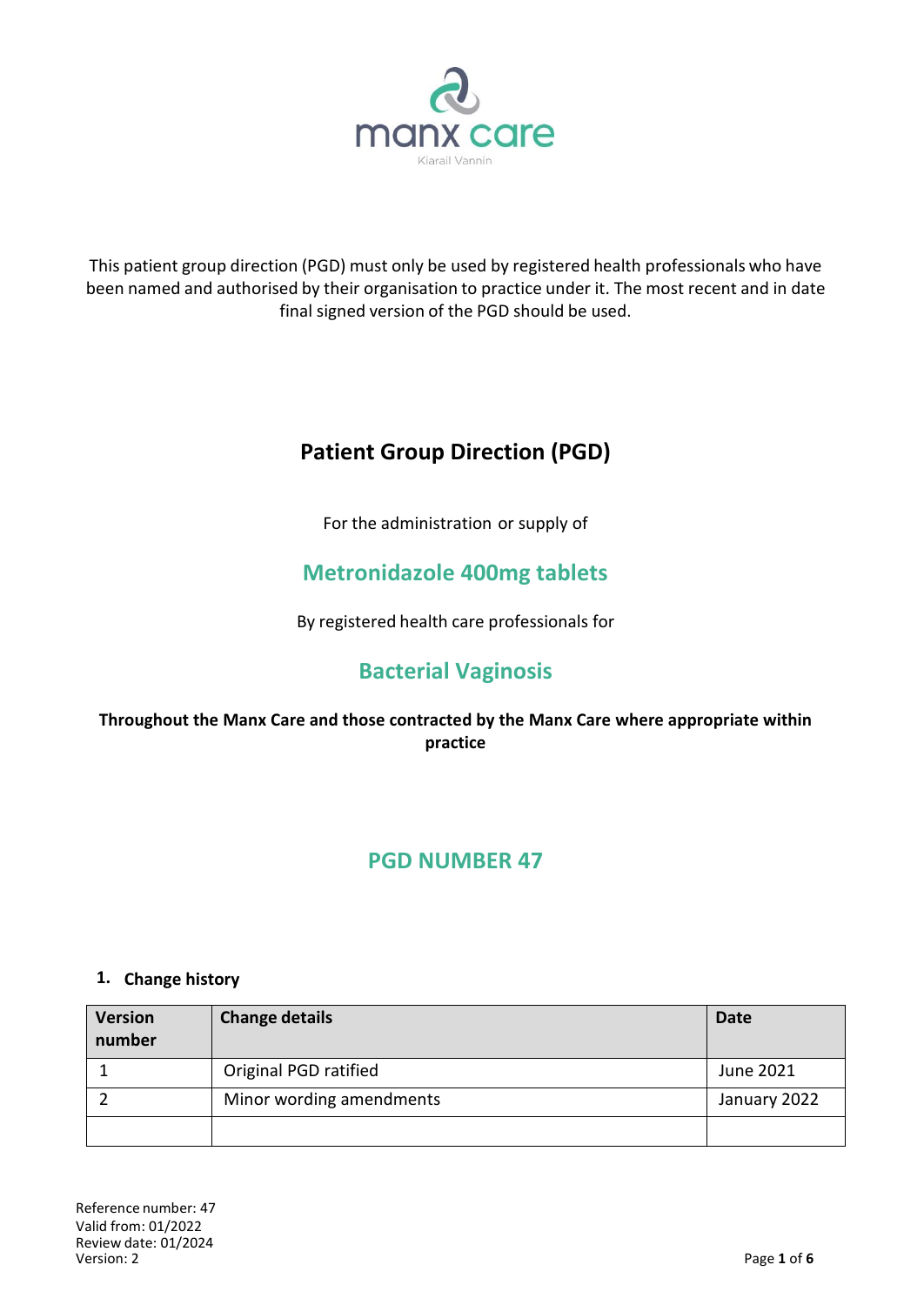## **2. Medicines practice guideline 2:** *Patient group directions*

Refer to the relevant sections of NICE medicines practice guideline 2: *Patient group directions* as stated in the blank template notes. For further information about PGD signatories, see the NHS and Manx Care PGD website FAQs

#### **3. PGD development**

Refer to the NICE PGD competency framework for people developing PGDs

| Job Title & organisation           | <b>Name</b> | Signature | Date |
|------------------------------------|-------------|-----------|------|
| Author of the PGD                  |             |           |      |
| Member of the PGD<br>working group |             |           |      |

#### **4. PGD authorisation**

Refer to the NICE PGD [competency](http://www.nice.org.uk/guidance/mpg2/resources/mpg2-patient-group-directions5) framework for people authorising PGDs

| <b>Job Title</b>                                             | <b>Name</b> | Signature | <b>Date</b> |
|--------------------------------------------------------------|-------------|-----------|-------------|
| <b>Medical Director</b>                                      |             |           |             |
| Chief Pharmacist/<br><b>Pharmaceutical Adviser</b>           |             |           |             |
| Senior Paramedic                                             |             |           |             |
| Director of Nursing                                          |             |           |             |
| <b>GP Adviser</b>                                            |             |           |             |
| Senior Microbiologist<br>(if PGD contains<br>antimicrobials) |             |           |             |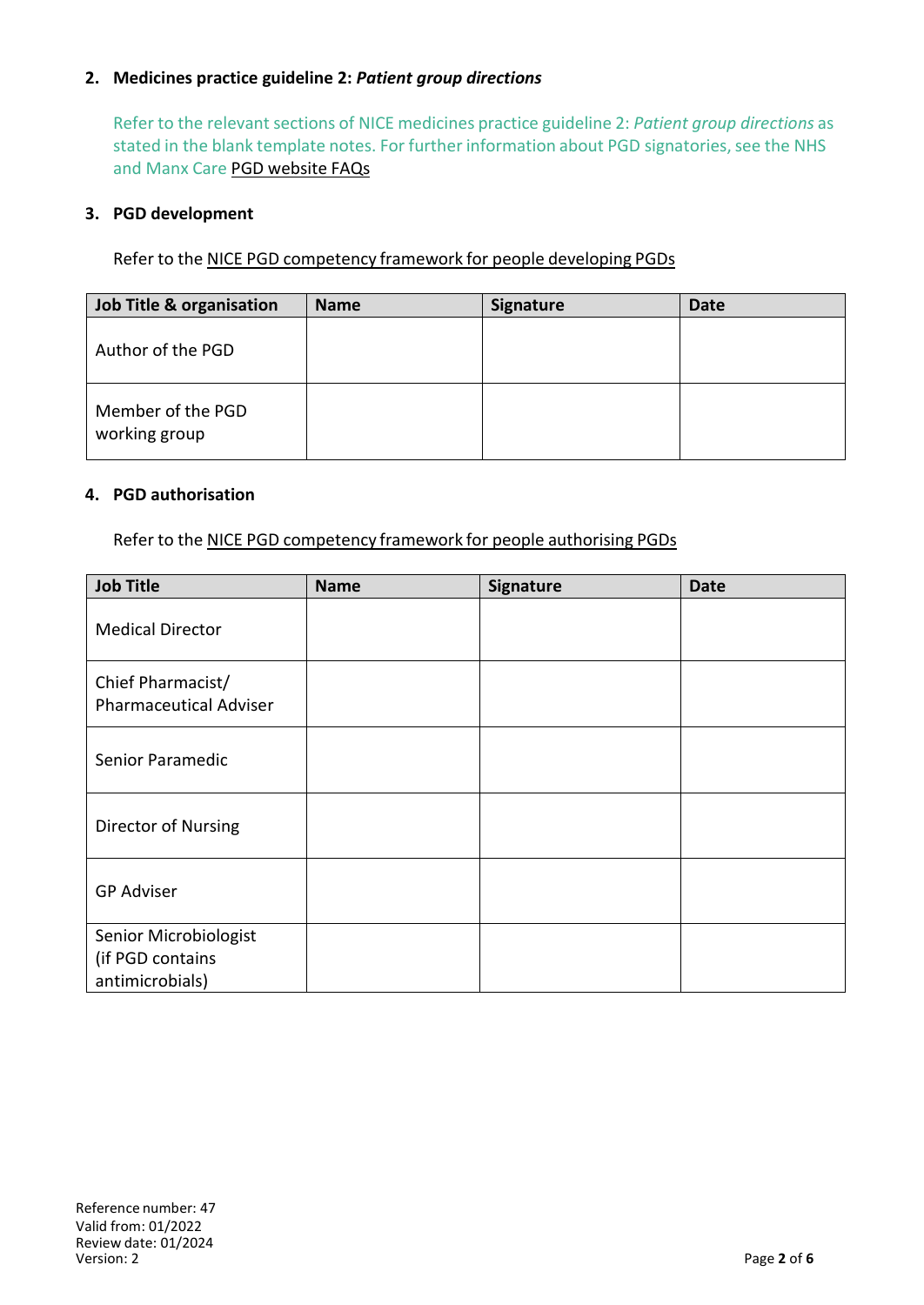## **5. PGD adoption by the provider**

Refer to the NICE PGD competency framework for people authorising PGDs

| Job title and<br>organisation | <b>Signature</b> | <b>Date</b> | Applicable or not<br>applicable to area |
|-------------------------------|------------------|-------------|-----------------------------------------|
|                               |                  |             |                                         |

#### **6. Training and competency of registered healthcare professionals, employed or contracted by the Manx Care, GP practice or Hospice**

Refer to the NICE PGD competency framework for health professionals using PGDs

|                                                        | Requirements of registered Healthcare professionals working<br>under the PGD                                                                                                                                                                                                                                                                 |
|--------------------------------------------------------|----------------------------------------------------------------------------------------------------------------------------------------------------------------------------------------------------------------------------------------------------------------------------------------------------------------------------------------------|
| <b>Qualifications and</b><br>professional registration | Registered healthcare professionals, working within or<br>contracted by the Manx Care, GP practice or Hospice who are<br>permitted staff groups outlined within the current PGD policy<br>Pharmacists must be practising in Manx Care authorised<br>premises i.e. contracted pharmacy premises                                               |
| <b>Initial training</b>                                | Knowledge of current guidelines and the administration of the<br>$\bullet$<br>drug specified in this PGD/BNF and of the inclusion and<br>exclusion criteria<br>Training which enables the practitioner to make a clinical<br>assessment to establish the need for the medication covered by<br>this PGD<br>Local training in the use of PGDs |
| Competency                                             | Staff will be assessed on their knowledge of drugs and clinical                                                                                                                                                                                                                                                                              |
| assessment                                             | assessment as part the competency framework for registered health<br>professionals using PGDs                                                                                                                                                                                                                                                |
| <b>Ongoing training and</b>                            | The registered health care professionals should make sure they are                                                                                                                                                                                                                                                                           |
| competency                                             | aware of any changes to the recommendations for this medication;                                                                                                                                                                                                                                                                             |
|                                                        | it is the responsibility of the registered health care professionals to                                                                                                                                                                                                                                                                      |
|                                                        | keep up to date with continuing professional development. PGD                                                                                                                                                                                                                                                                                |
|                                                        | updates will be held every two years                                                                                                                                                                                                                                                                                                         |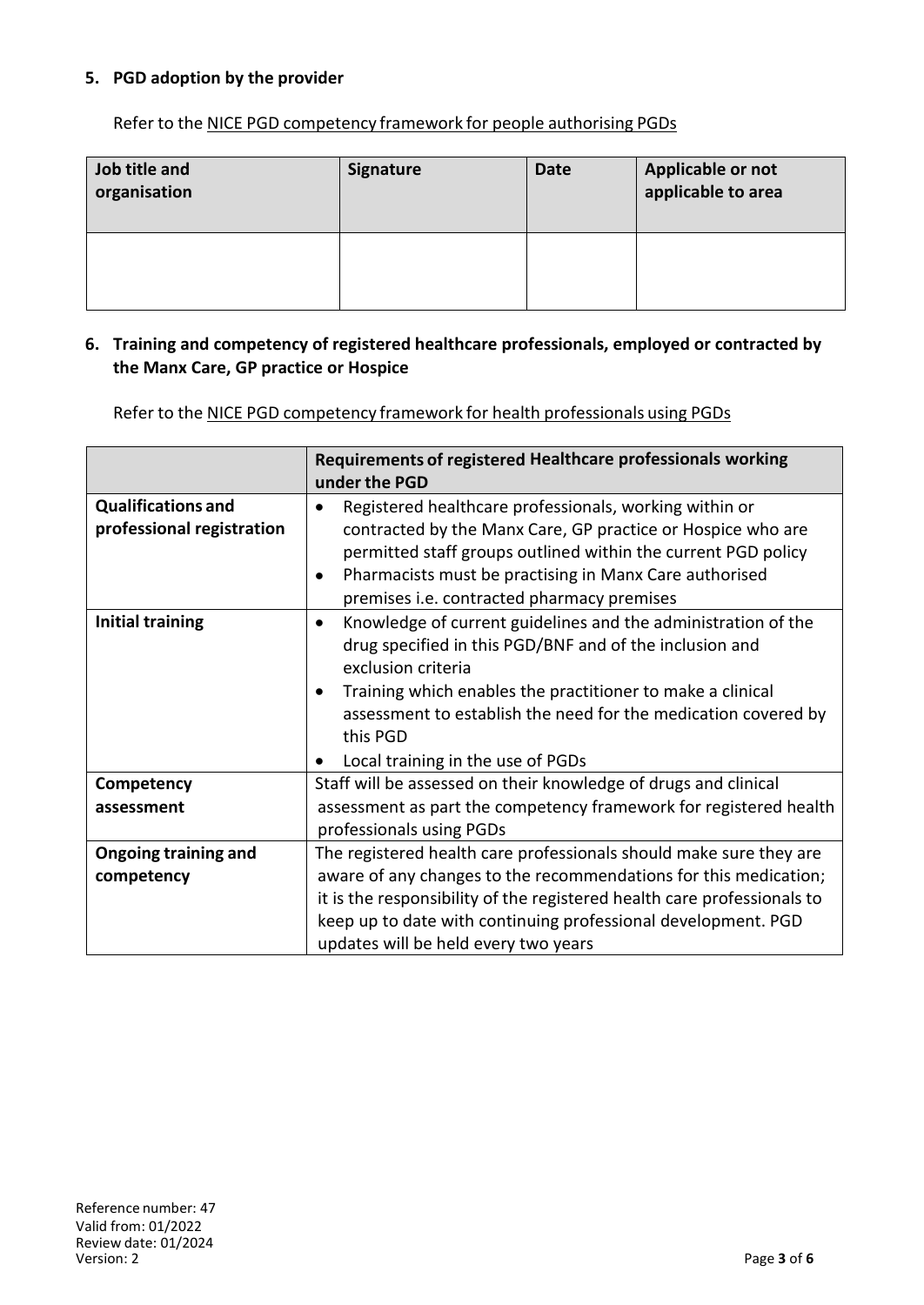# **7. Clinical Conditions**

| <b>Clinical condition or</b>     | <b>Bacterial Vaginosis</b>                                                                         |
|----------------------------------|----------------------------------------------------------------------------------------------------|
| situation to which this          |                                                                                                    |
| <b>PGD applies</b>               |                                                                                                    |
| <b>Inclusion criteria</b>        | Any symptomatic individual diagnosed with Bacterial Vaginosis                                      |
| <b>Exclusion criteria</b>        | $\bullet$                                                                                          |
|                                  | Under 16 years and assessed as not competent using Fraser<br>guidelines                            |
|                                  |                                                                                                    |
|                                  | Pregnant or at risk of Pregnancy or is breast feeding<br>$\bullet$                                 |
|                                  | Known allergy/ hypersensitivity to metronidazole or to any of<br>the excipients in the medication. |
|                                  | Pelvic pain, suspected pelvic inflammatory disease                                                 |
|                                  |                                                                                                    |
|                                  | Known moderate to severe hepatic impairment                                                        |
|                                  | Porphyria                                                                                          |
|                                  | Alcohol dependence<br>٠                                                                            |
|                                  | Individual is taking interacting medicines<br>$\bullet$                                            |
| <b>Cautions (including any</b>   | Individuals <13 years of age, follow local safeguarding policy<br>٠                                |
| relevant action to be            | If symptoms persist/worsen advise patient to contact clinic                                        |
| taken)                           | Offer full STI screen if not already done<br>$\bullet$                                             |
|                                  | Give general advice about possible triggers for Bacterial<br>$\bullet$                             |
|                                  | Vaginosis                                                                                          |
|                                  | Suggest the use of aqueous cream/emulsifying ointment as a<br>٠                                    |
|                                  | soap substitute                                                                                    |
|                                  | No screening or treatment of male partners is required<br>٠                                        |
|                                  | Do not drink alcohol until a 48 hours after the course of                                          |
|                                  | antibiotics has been completed                                                                     |
|                                  | Space the doses evenly, take with or after food and complete                                       |
|                                  | the course                                                                                         |
| <b>Arrangements for referral</b> | Patient should be referred to a more experienced clinical                                          |
| for medical advice               | practitioner for further assessment                                                                |
| Action to be taken if            | Patient should be referred to a more experienced clinical                                          |
| patient excluded                 | practitioner for further assessment                                                                |
| Action to be taken if            | A verbal explanation should be given to the patient on: the need                                   |
| patient declines                 | for the medication and any possible effects or potential risks                                     |
| treatment                        | which may occur as a result of refusing treatment                                                  |
|                                  | This information must be documented in the patients' health<br>$\bullet$                           |
|                                  | records                                                                                            |
|                                  | Any patient who declines care must have demonstrated capacity                                      |
|                                  | to do so                                                                                           |
|                                  | Where appropriate care should be escalated                                                         |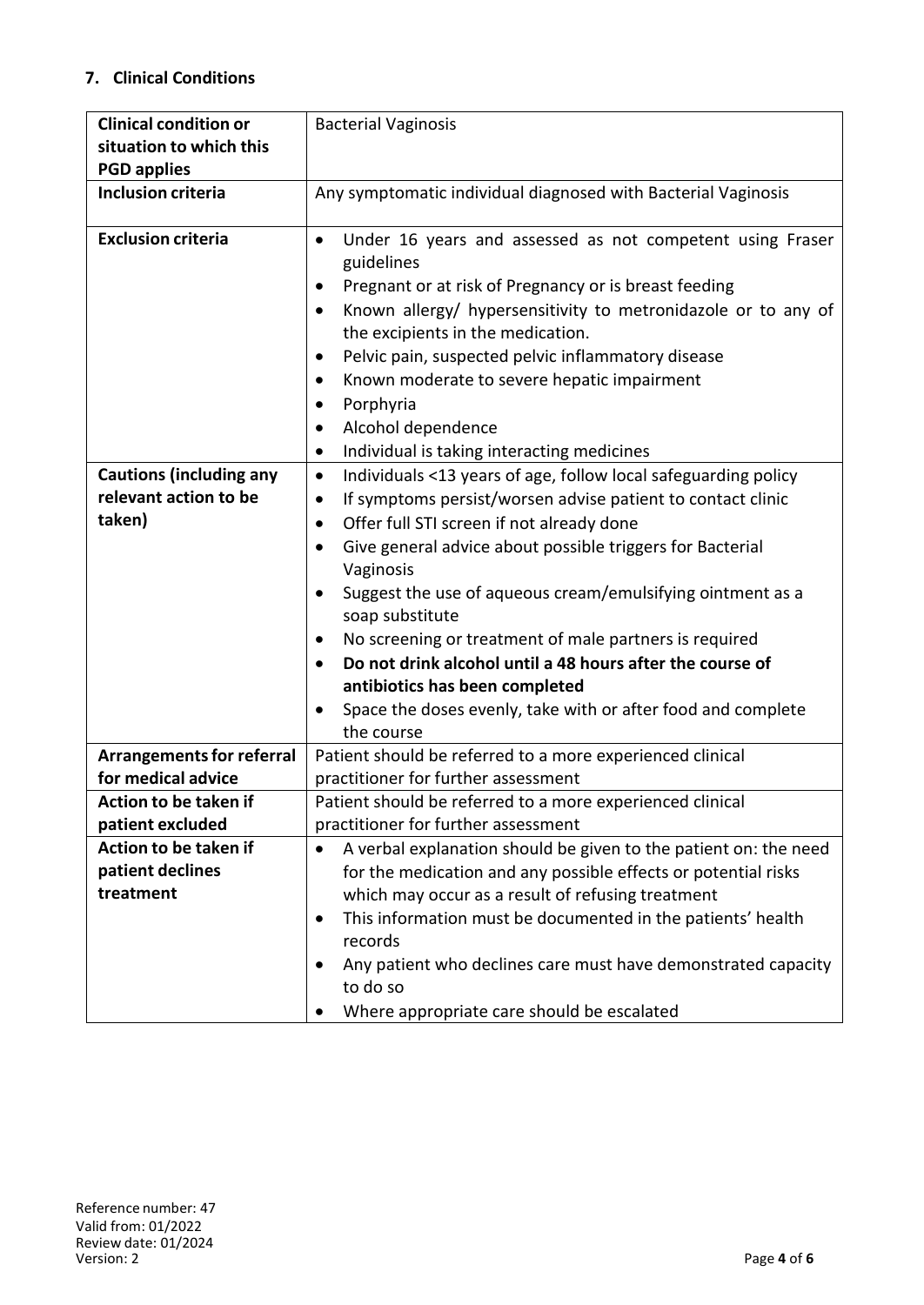## **8. Details of the medicine**

| Name, form and strength    | Metronidazole 400mg tablets                                    |
|----------------------------|----------------------------------------------------------------|
| of medicine                |                                                                |
| Legal category             | Prescription Only Medicine (POM)                               |
| Indicate any off-label use | <b>None</b>                                                    |
| (if relevant)              |                                                                |
| Route/method of            | Oral                                                           |
| administration             |                                                                |
| Dose and frequency         | 400mg twice daily for 7 days                                   |
|                            | (BASHH guidelines and Nobles hospital formulary)               |
| <b>Quantity to be</b>      | Supply: 1 original pack (14 tablets)                           |
| administered and/or        | Administered: 1 dose                                           |
| supplied                   |                                                                |
| <b>Maximum or minimum</b>  | Maximum: One 7 days treatment period                           |
| treatment period           |                                                                |
| <b>Storage</b>             | Room temperature                                               |
| <b>Adverse effects</b>     | May cause gastrointestinal disturbance                         |
|                            | May darken the urine                                           |
| <b>Records to be kept</b>  | The administration of any medication given under a PGD must be |
|                            | recorded within the patient's medical records                  |

#### **9. Patient information**

| Verbal/Written<br>information to be given to<br>patient or carer | Verbal information must be given to patients and or carers for all<br>medication being administered under a PGD<br>Where medication is being supplied under a PGD, written<br>patient information leaflet must also be supplied<br>A patient information leaflet is available on request |
|------------------------------------------------------------------|------------------------------------------------------------------------------------------------------------------------------------------------------------------------------------------------------------------------------------------------------------------------------------------|
| Follow-up advice to be                                           | If symptoms do not improve or worsen or you become unwell, seek                                                                                                                                                                                                                          |
| given to patient or carer                                        | medical advice immediately                                                                                                                                                                                                                                                               |

## **10. Appendix A**

| <b>References</b>                                                             |
|-------------------------------------------------------------------------------|
| 1. British National Formulary (BNF) available online: https://bnf.nice.org.uk |

- 2. Nursing and Midwifery "The code" available online: https://www.nmc.org.uk
- 3. Current Health Care Professions Council standards of practice
- 4. General Pharmaceutical Council standards
- 5. The General Optical Council
- 6. Electronic medicines compendium available online: https://www.medicines.org.uk
- 7. https://www.bashhguidelines.org/current-guidelines/vaginal-discharge/bacterial-vaginosis-2012
- 8. Nobles' Hospital Antimicrobial formulary